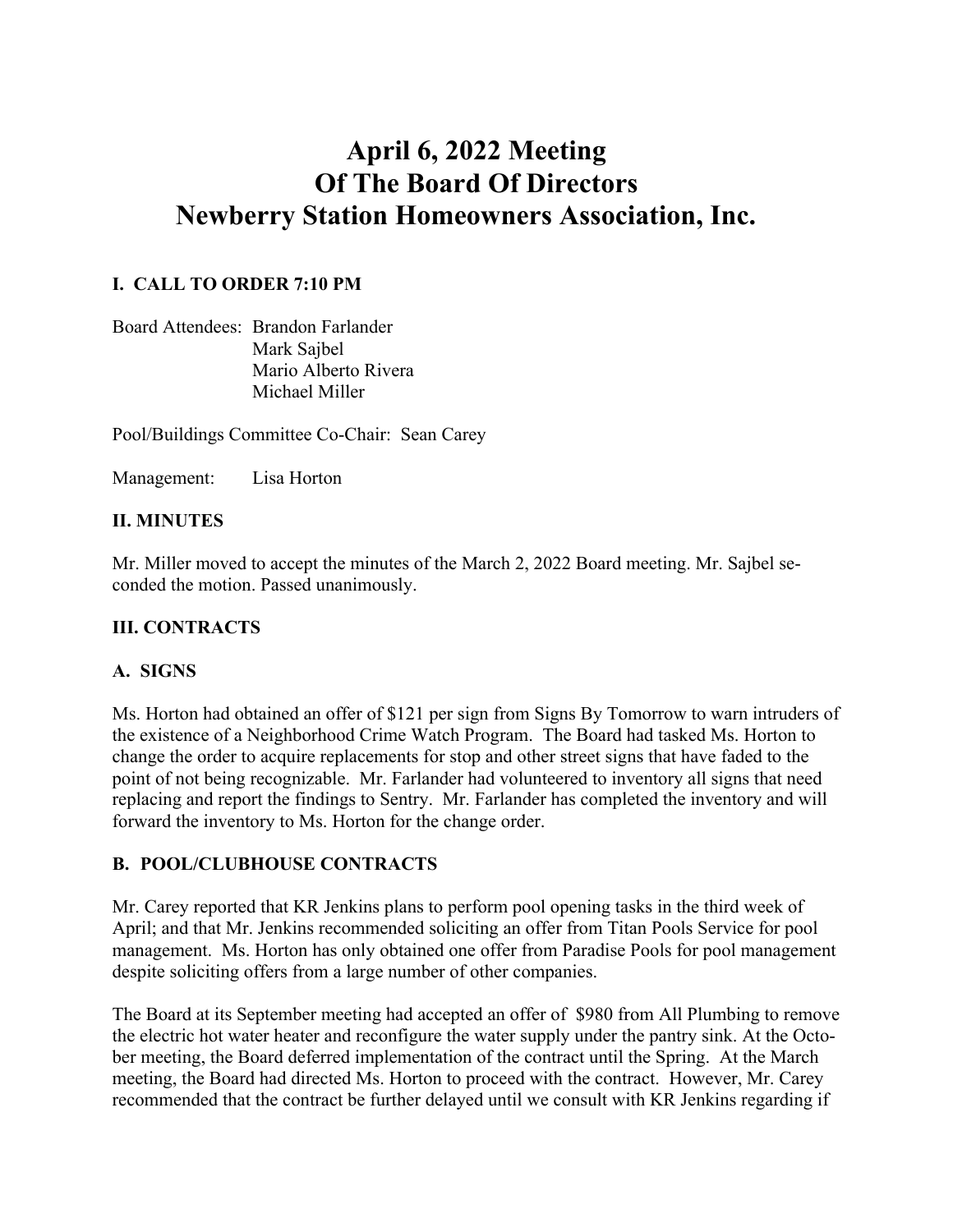and where a valve may be necessary for shutting off water from the main heater into the locker rooms during the winter.

# **C. BENCHES**

At the December 2021 meeting, the Board had approved purchase of two additional "ULTRASITE Recycled Plastic Outdoor Bench, Gray, 72 in Length" benches at a price of not to exceed \$2,400. However, Ms. Horton reported that those benches have been discontinued. She is researching replacements.

As recommended by Mr. Carey, the Board also tasked Ms. Horton to obtain a quote for installing two picnic tables adjacent to the clubhouse.

# **D. REPAIRS TO SIDEWALKS AND ASPHALT TRAILS**

Despite repeated requests, Ms. Horton has still not received a copy of the RFP from Mr. Budnik for review by the Board. Mr. Farlander will contact Mr. Budnik directly.

# **E. ARBORIST**

Ms. Horton is scheduling a presolicitation site visit from JL Tree Service, whose representative asked that the visit occur after the trees have leaved up.

# **F. STREET LIGHTS**

Mr. Farlander reported that Power Systems Electric has removed the bulb from the street light in the middle of the woods to the East of the Clubhouse and replaced all remaining incandescent bulbs in other poles owned by the Association with LED lights.

# **G. FREE BOOK CABINETS**

Ms. Horton provided a number of samples of the cabinets for the Board's consideration. The Board selected a cabinet that will cost \$299.95 to purchase and tasked Ms. Horton to provide the Board with the price to install the cabinet.

# **H. PET WASTES**

Mr. Miller will contact Professional Grounds to follow up on an offer to provide information on the prices of pet waste stations and the cost of monthly maintenance.

# **I. SINK HOLE BEHIND SHANNONS LANDING WAY**

Mr. Miller will contact Professional Grounds to determine the price of filling in the sink hole with waste concrete chunks deposited by a lot owner on Association property.